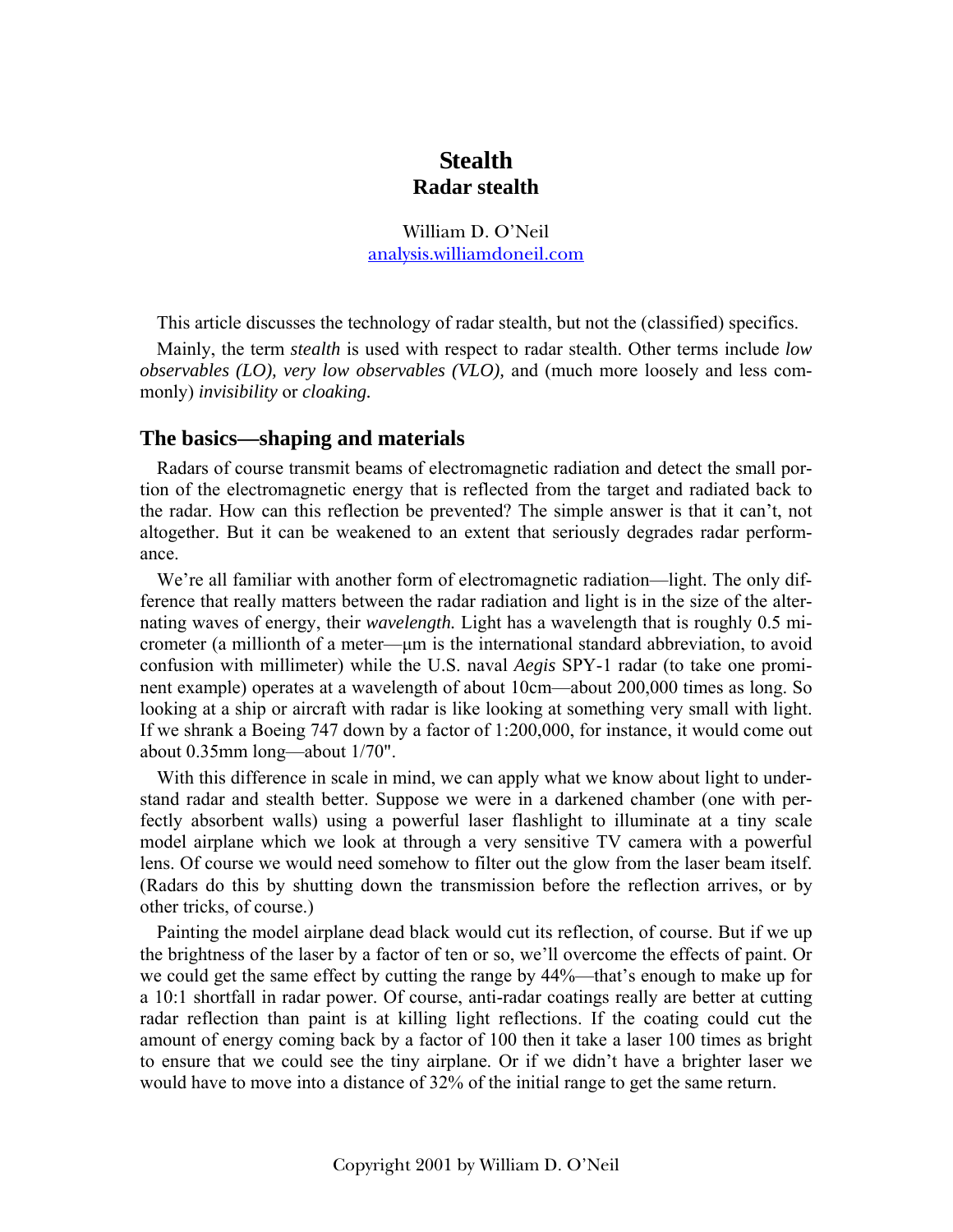Cutting the range of radars by nearly 70% is impressive, but not enough to qualify as much stealth for most operational purposes. Rather than relying entirely on anti-reflective coatings, stealth designers combine them with shapes that make the targets hard for radars to see. We don't usually think of the shape of an object—as opposed to its size—as having a great effect on its visibility. But that's because we are used to looking at things whose surfaces are rough compared to a wavelength of light and so scatter light diffusely. Stealth is done with mirrors—surfaces that are mirror-like.

Suppose we replace our tiny model 747 with a tiny square plate of silver, highly polished and perfectly flat. If we set this up in the chamber so that its surface is at right angles to the line of the laser beam, it will give a very bright flash, visible from a distance. But suppose we tilt it back by 30 degrees. Now most of the laser beam will reflect from the highly polished surface at an angle and be deflected upwards. That is, most of the energy we direct at the tiny mirror will not come back to us to be seen.

This loss of energy isn't absolute, of course. For one thing, even with the plate tilted back we'll get a pretty bright flash from its edge, much as if we shone the laser on a fine wire strung perpendicular to its beam. Actually, we'll see not only the bottom edge but the top one as well. Simply tilting the plate back won't cut the range of visibility greatly.

But now let's skew it so that no edge is close to lying at right angles to the laser beam. Now the edges also will be reflecting the beam away from us, so we won't be able to see them. All we will see will be the points at which the edges intersect.

Of course, this isn't really the whole story. There will still be a bit of light scattered back at us from the polished surface and edges, even though they are at an angle to our line of sight. (This effect is more pronounced when the target is not hugely bigger than the wavelength of light (or radar) that illuminates it.) We may have to increase the power of the laser by 1,000 or even more in order to see these faint reflections. And if we also paint our mirror with absorbing coatings then we can imagine cutting reflection by a further factor of 100 perhaps, for a total reduction in the brightness of the reflection by 100,000:1. If we don't increase the laser's brightness to compensate then we can expect the range at which the plate will be visible to fall off by 94%.

The first thing most people think of in connection with stealth is radar transparent materials, radar absorbing materials, and anti-radar coatings. That's what all the early stealth experimenters thought about too, and it slowed progress a lot. As we've seen, shape is a very powerful tool for stealth. A good stealthy airplane design will have all its edges whether of its wings or the access panels in its skin—lined up in the same direction so that edge reflections can be seen only from a few very narrow and specific angles. All the surfaces of its skin will be set at angles which tilt them well away from enemy radar beams. Its engine inlet ducting will be arranged to prevent a radar beam from seeing the front of the engine. These and many other tricks of shaping can do a great deal to reduce radar reflections from an airplane or (with suitable modifications in technique) from a ship or ground vehicle.

But shaping is not enough to achieve what people call "true" stealth. For that, we do need materials and coatings to further reduce radar reflections.

When a beam of electromagnetic radiation strikes a material object, it gives up its energy to the electrons in the material and sets them in motion in synchrony with the beat of the electromagnetic waves. If the body is made of metal, with a great many free electrons,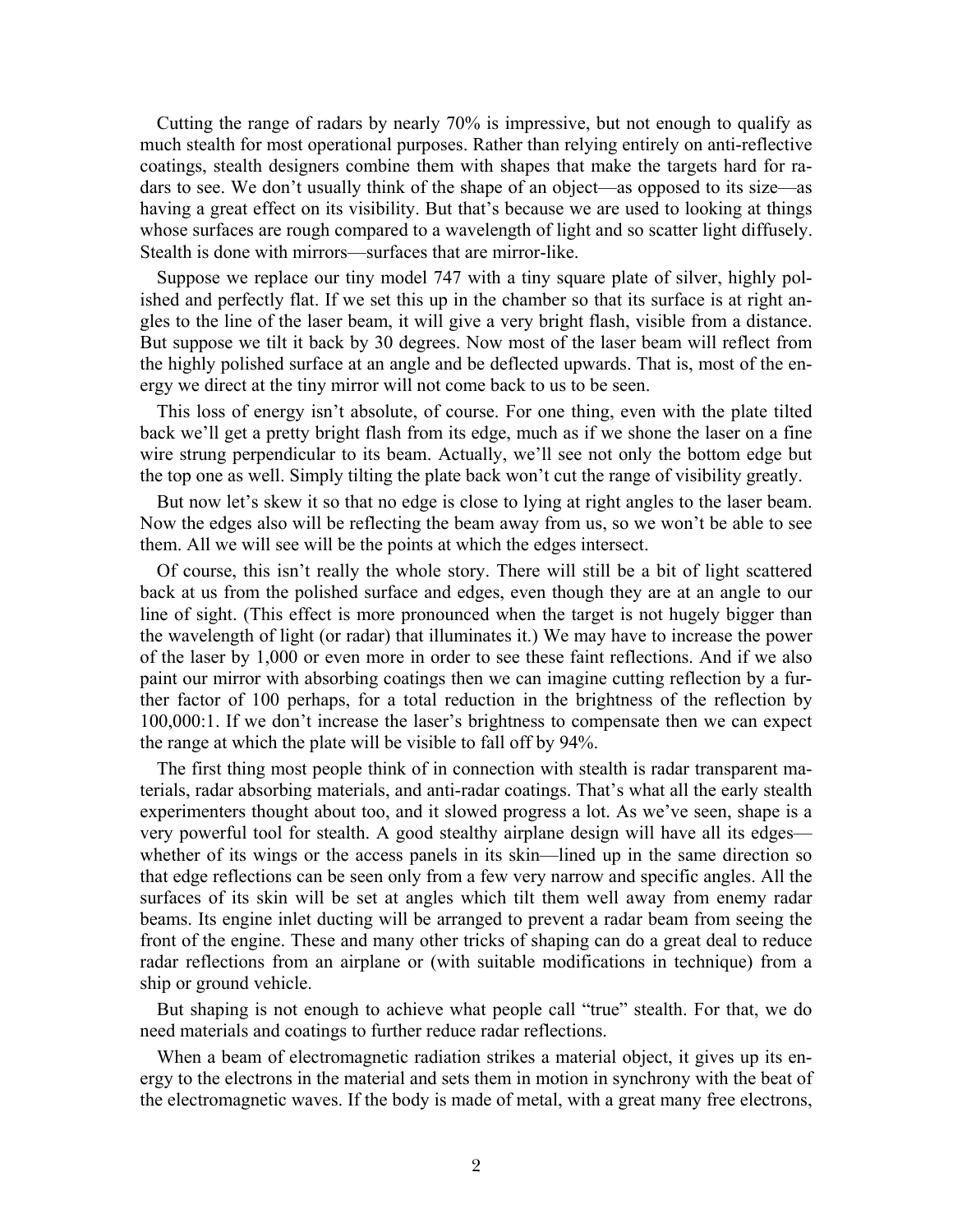the part of the electromagnetic beam that hits the metal will lose all of its energy. But even materials that we don't think of as conductors of electricity—wood, plastics, etc. will convert a portion of the energy to the flow of electrons. They don't reflect as brightly as metal, but the difference is not great enough to count for much.

 These moving electrons within the body of the target are the source of its radar signature. Whenever an electron lying near the surface accelerates—changes the velocity or direction of its motion—it emits electromagnetic radiation. The various stealth coatings and materials work to interfere with the processes of setting the electrons in motion and their re-radiation as a result of accelerations. There are several ways in which they do this which we won't go into here. The terms *radar absorbent materials (RAM)* and *radar absorbent structures (RAS)* are used cover all of them.

| Ratio, r                                  | <b>Decibel</b> |         |
|-------------------------------------------|----------------|---------|
|                                           |                |         |
| in fractions                              | in decimals    | (dB)    |
| 1,000,000                                 | 1,000,000      | 60      |
| 100,000                                   | 100,000        | 50      |
| 10,000                                    | 10,000         | 40      |
| 1,000                                     | 1,000          | 30      |
| 500                                       | 500            | 27.0    |
| 100                                       | 100            | 20      |
| 50                                        | 50             | 17.0    |
| 10                                        | 10             | 10      |
| 9                                         | 9              | 9.5     |
| 8                                         | 8              | 9.0     |
| 7                                         | 7              | 8.5     |
| 6                                         | 6              | 7.8     |
|                                           | 5              | 7.0     |
|                                           | 4              | 6.0     |
|                                           | $\overline{3}$ | 4.8     |
| $\frac{5}{4}$ $\frac{3}{2}$ $\frac{2}{1}$ | $\overline{a}$ | 3.0     |
|                                           | 1              | 0       |
| 3/4                                       | 0.75           | $-1.2$  |
| 1/2                                       | 0.5            | $-3.0$  |
| 1/3                                       | 0.333          | $-4.8$  |
| 1/4                                       | 0.25           | $-6.0$  |
| 1/10                                      | 0.1            | $-10$   |
| 1/20                                      | 0.05           | $-13.0$ |
| 1/100                                     | 0.01           | $-20$   |
| 1/1,000                                   | 0.001          | $-30$   |
| 1/10,000                                  | 0.0001         | $-40$   |
| 1/100,000                                 | 0.00001        | $-50$   |
| 1/1,000,000                               | 0.000001       | $-60$   |
| 1/8                                       | 0              | -8      |

## **RCS, dB and range**

The strength with which a radar target returns energy to the radar is denoted by its *radar cross section*, abbreviated RCS or sometimes by the Greek letter σ (sigma). It's also called *backscattering cross section*.

The RCS is expressed in units of area, usually square meters  $(m^2)$ , but this does not mean that it is related to the physical area of the target. The actual RCS of the target depends crucially on its shape and properties, as we've outlined above. If the target has an inside corner, like two mirrors coming together, its RCS can be much larger than its physical area. On the other hand, with the right shaping and coatings, its RCS can be a great deal smaller.

There's another way of expressing RCS, in *dBsm*. The *dB* here is for decibels, while the *sm* refers to square meters. It's a mathematical trick that is convenient in dealing with very large or small numbers. If *r* is a ratio between two measurements of electrical power then its decibel level is given by the formula  $10$ ·log<sub>10</sub> $(r)$ . But it's not necessary to do logarithms in order to make sense of decibels. At left is a table of some values of *r* and their decibel values.

From the table we can see that in rough terms the dB level is simply ten times the number of decimal places in *r*, with a negative dB level for ratios where the decimal is to the left (i.e., a fractional *r*).

The dBsm level is just dB where *r* is a ratio of RCS values and the denominator of *r* is one square meter. That is, 0 dBsm is the level of  $1m^2$ , 10 dBsm is  $10m^2$ ,

20 dBsm is 100m2 , etc. Sometimes people talk of *dB below a square meter—*10dB below a square meter is the same as –10dBsm, 20dB below equals –20dBsm, etc.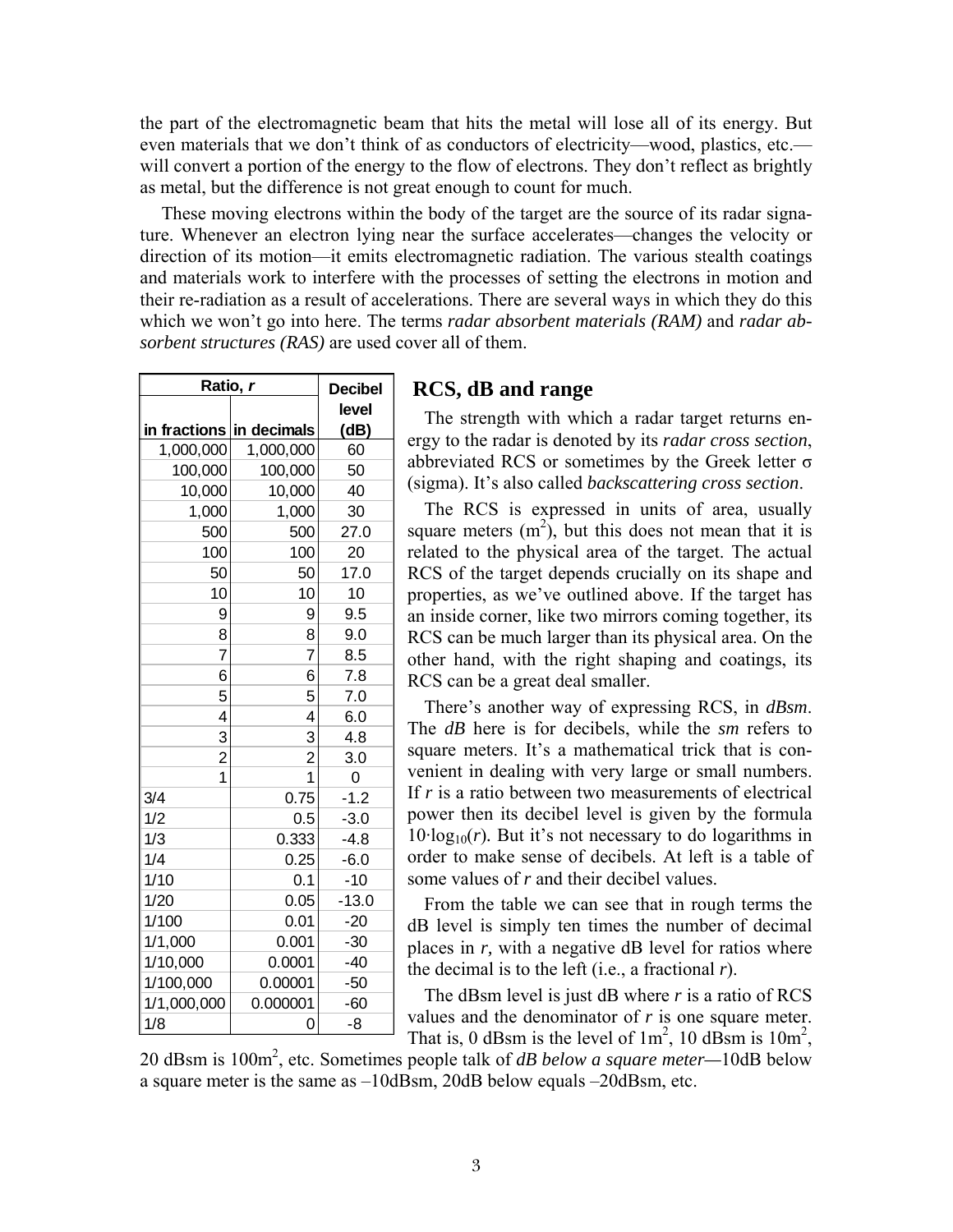For a given radar in a given set of conditions, the smaller the RCS the shorter the range at which the target can be detected. In general, the range is proportional to the fourth root of RCS. In symbols,  $Range = k \times \sqrt[4]{RCS}$ , where *k* is a constant that depends on the radar and the situation. Thus if target A has an RCS that is 10,000 times as great as that of target B, a radar should be able to detect A at a range that is 10 times as great as that for B, since  $\sqrt[4]{10,000} = 10$ . By the same logic, if C has an RCS that is 16 times as great as that for D then the ratio of detection ranges should be 2, since  $\sqrt[4]{16} = 2$ .

In reality, the RCS of targets is not a single number. For one thing, it varies greatly with the angle at which the target is being viewed, both in azimuth and elevation. At one angle the radar may see a highlight that makes the target very "bright" and easily detectable. A few degrees to the right or down the highlight may be obscured by other features, making the target much less visible. In fact, the RCS of non-stealthy airplanes commonly fluctuates by a factor of 100 (i.e., 20dB) or more every few degrees. This usually makes little practical difference since the angle from which the radar views the aircraft changes constantly, thus averaging out these fluctuations. There are also broader peaks of 10dB or more, usually when viewing the aircraft from dead ahead or from the sides.

|                              |                     | <b>RCS</b> | <b>Relative</b> |
|------------------------------|---------------------|------------|-----------------|
| <b>Target</b>                | $RCS(m^{2})$ (dBsm) |            | range           |
| Aircraft carrier             | 100,000             | 50         | 1778            |
| Cruiser                      | 10,000              | 40         | 1000            |
| Large airliner or automobile | 100                 | 20         | 316             |
| Medium airliner or bomber    | 40                  | 16.0       | 251             |
| Large fighter                | 6                   | 7.8        | 157             |
| Small fighter                | 2                   | 3.0        | 119             |
| Man                          |                     |            | 100             |
| Conventional cruise missile  | 0.5                 | $-3.0$     | 84              |
| Large bird                   | 0.05                | $-13.0$    | 47              |
| Large insect                 | 0.001               | $-30$      | 18              |
| Small bird                   | 0.00001             | -50        | 6               |
| Small insect                 | 0.000001            | -60        | 3               |

Keeping this variability in mind, we can list rough average RCS for a variety of nonstealthy targets of interest:

 Note that the family car has an RCS that is comparable to that of a Boeing 747, and a standing man is only half as large, in radar terms, as a non-stealthy fighter aircraft. This illustrates the importance of shape, even when shaping is not influenced by RCS considerations.

It might seem surprising that radars can detect birds and even insects, but in fact they do. Ordinarily, radar designers try to suppress the returns from birds and insects in order to keep the display uncluttered. If the RCS of a target can be reduced to that of an insect, the problems are obvious. The radar's problem is slightly eased because insects do not fly at Mach 0.9 at 25,000 feet, however.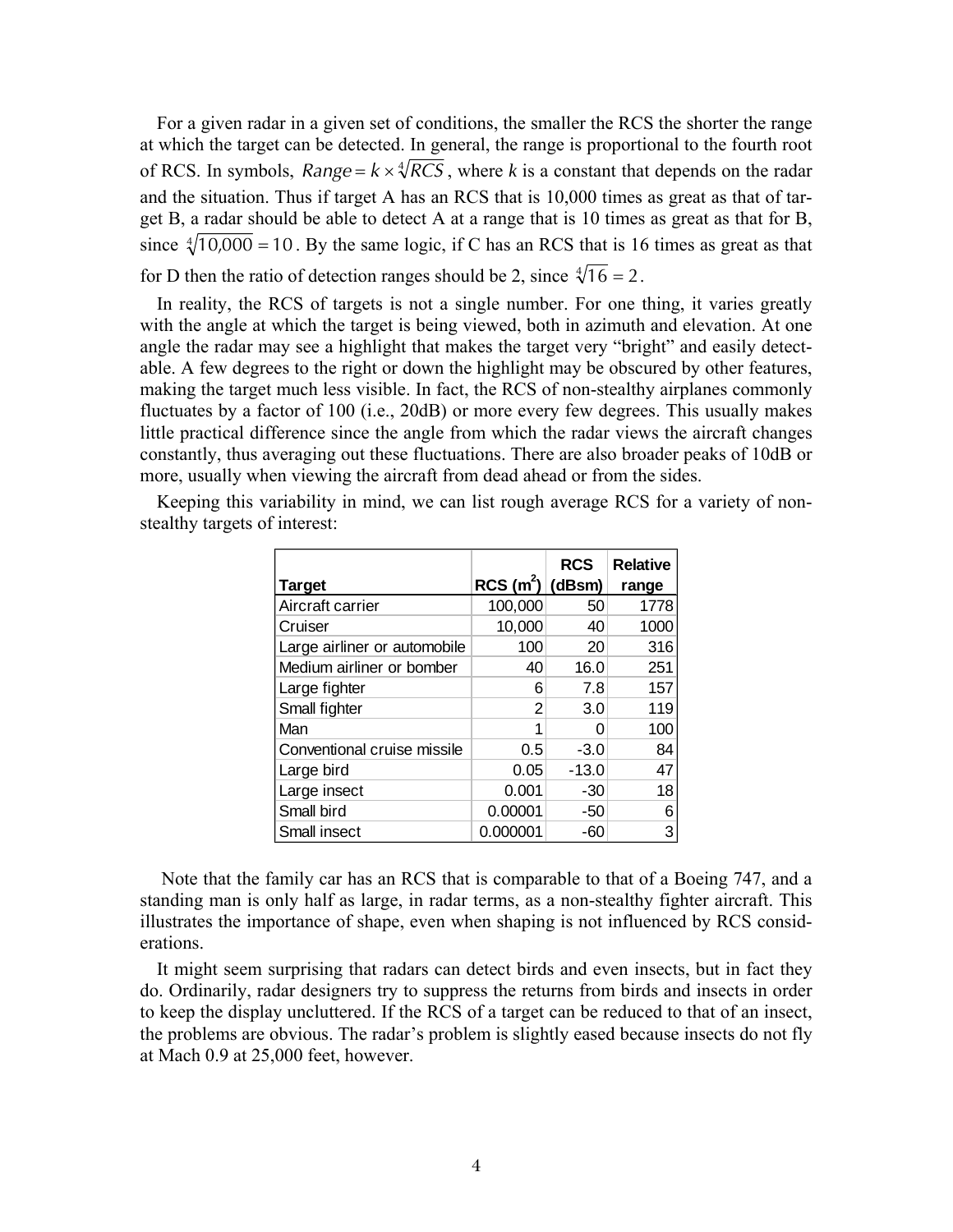## **Effects of wavelength**

The RCS values in this table really represent typical results for the so-called *microwave* radar wavelengths, ranging from about 2 cm to about 20 cm. At both shorter and longer wavelengths the picture can change a great deal.

The following table shows the range of wavelengths (and corresponding frequencies) generally used by radars. Frequency is inversely related to wavelength—since all radar waves travel at the same velocity (the same as that of light, 299,792,458 meters/second), the shorter the waves, the more of them pass by each second. In fact, frequency  $=$ (299,792,458 meters/second)/wavelength. Frequency is expressed in units of Hertz, meaning one wave cycle per second. Gigahertz (GHz) means one billion Hertz, megahertz (MHz) means one million Hertz, etc. (For most purposes, the speed of light may be taken as 300 million meters/second =  $3.10^8$  m/s.)

|                         | <b>Maximum</b>      | <b>Typical</b><br>center | Corres-<br>ponding |                                                 |
|-------------------------|---------------------|--------------------------|--------------------|-------------------------------------------------|
| <b>Band</b>             | frequency frequency |                          |                    | wavelength Typical applications                 |
| mm                      | 300 GHz             | 100 GHz                  |                    | 3 mm Fuzes, very short range imaging radars     |
| $\mathsf{K}_\mathsf{a}$ | 40 GHz              | 35 GHz                   |                    | 8.6 mm Fuzes, very short range seekers          |
| Κ                       | $27$ GHz            | $24$ GHz                 |                    | 12.5 mm (Little used due to strong attenuation) |
| $K_{u}$                 | $18$ GHz            | 16 GHz                   |                    | 18.7 mm Short range seekers, navigation         |
| $\times$                | $12$ GHz            | $9.5$ GHz                |                    | 3.2 cm Airborne intercept, seekers, navigation  |
| C                       | 8 GHz               | 5.5 GHz                  |                    | 5.5 cm Ground & shipboard fire control          |
| S                       | 4 GHz               | 3 GHz                    |                    | 10 cm Multifunction, AEW                        |
|                         | $2$ GHz             | $1.3$ GHz                |                    | 23 cm Air surveillance, AEW                     |
| <b>UHF</b>              | 1 GHz               | 450 MHz                  |                    | 67 cm Air surveillance, AEW                     |
| <b>VHF</b>              | 300 MHz             | <b>225 MHz</b>           | 1.3 m              | Long-range air surveillance                     |
| ΗF                      | 30 MHz              | 10 MHz                   | 3 m                | Over the horizon surveillance                   |

Even at a wavelength of 3 centimeters the typical aircraft looks as if its surfaces are highly polished. This is because the imperfections in its surfaces are quite small compared to the wavelength, so that the radar beam averages out the small nicks and bumps. So in terms of light we can think of the target as very small but perfectly reflective. At very high frequencies—the three K bands and the mm band—the wavelengths of the radar grow short enough that surface details start to become important. Unless the surfaces are made especially smooth, the RCS tends to approach the physical area of the target regardless of shaping. RAM can help at these frequencies, but it must be tailored to the demands of the short wavelengths, which impose some added complications.

At lower frequencies, we encounter the opposite problem—the shaping we rely on to cut RCS in the microwave region becomes more and more indistinct as the wavelength starts to approach the dimensions of the target. (For reference, the length of an F/A-18C is about 17 meters.) It's like the case of light and dust particles—the complexities of the particle's shape make no difference because its size is close to a wavelength of light. Like dust particles dancing in a shaft of sunlight, when viewed at low frequencies targets tend to scatter radar energy in all directions regardless of shape.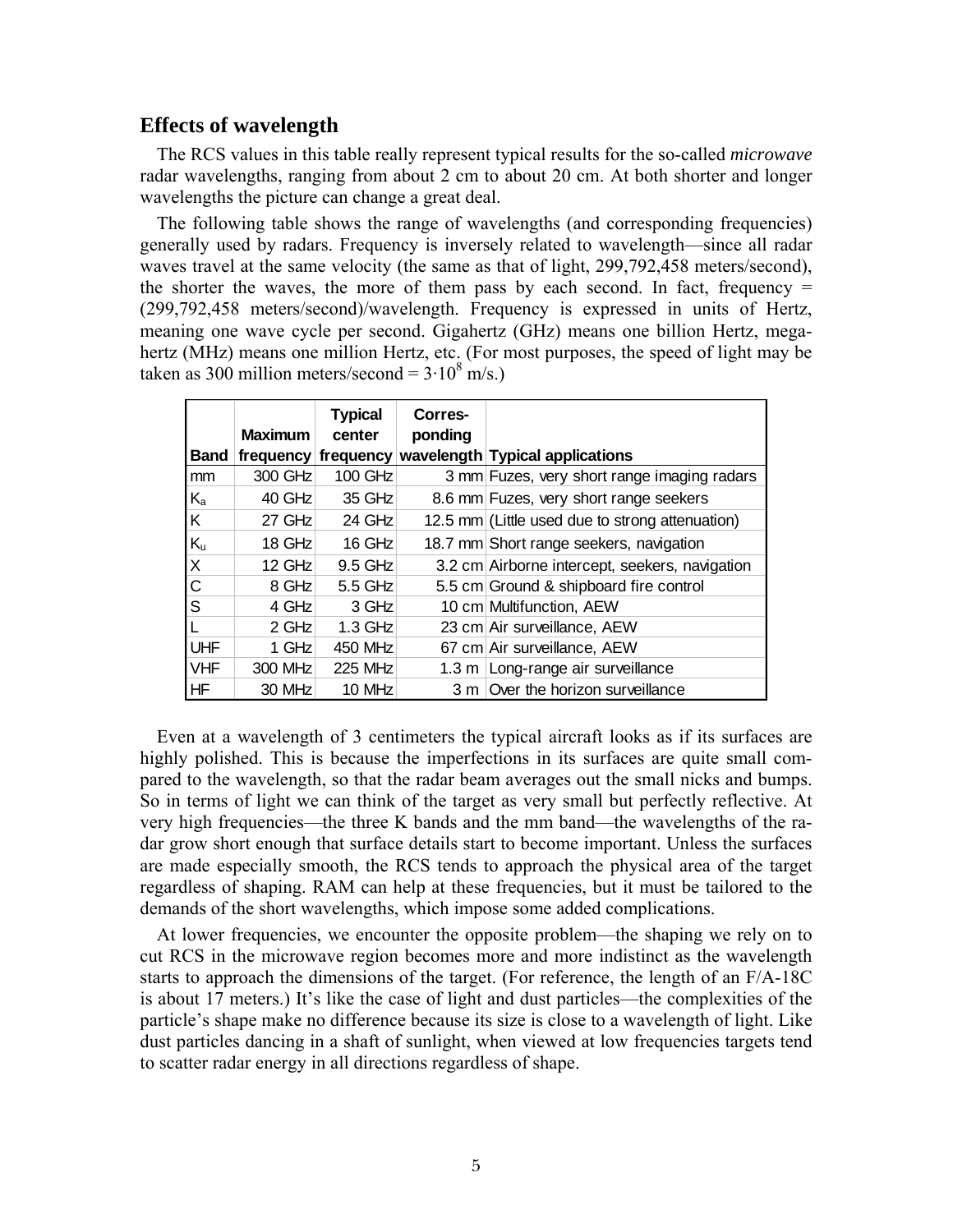Low frequencies are a problem also for RAM and RAS. The effect of radar absorbers is affected by their thickness relative to the wavelength—one quarter of the wavelength is best. As the wavelength reaches a foot or more, radar absorbers become impractical for most targets.

The net effect is that at very low frequencies, the RCS of normal stealthy targets tends to approach that of non-stealthy targets of similar physical size—close to the physical area of the target. This is called *resonant scattering* because the wave is in resonance with the target, leading to scattering of radiation in a broad fan. If the radar's wavelength is actually large relative to the target (as can happen with very small UAVs illuminated by the lowest frequency radars) it is found that RCS drops off sharply as wavelength increases further. This is the case of *Rayleigh scattering*.

#### **Active cancellation**

There is one other possibility for reducing RCS as we approach the situation of resonant scattering—active cancellation. (In theory there is also a method of passive cancellation, but it's not of much practical use.) Active cancellation works by actually transmitting a radar beam from the target that is intended to cancel out the reflected signal. We can understand how this is possible if we remember that the electromagnetic beam of the reflected signal is actually a force that acts on the electrons of the radar's antenna—it's the motion of those electrons that the radar actually senses. So if we can transmit a beam that sets up an exactly equal and opposite force then there is no net force on the antenna's electrons and no signal for the radar to sense. This can be done of the canceling signal is exactly like the radar reflection in every respect except for being *180º out of phase*—that is, it must lag the reflection by exactly half a wavelength.

To make active cancellation work, the target has to know exactly what its radar return will be, in detail, for every frequency and angle. And it must have the equipment to transmit a highly accurate out-of-phase replica. This is pretty demanding, and it becomes more so as the wavelength becomes shorter. That is, unlike shaping and RAM/RAS, active cancellation is more effective at low frequencies and less so at high.

#### **Designing for stealth**

Like other forms of engineering, stealth design depends on physics and experience. But experience-based and physics-based logic and rules of thumb are not sufficient to get very far in designing genuinely stealthy aircraft or ships. Stealth engineers need very highly sophisticated computational models and a great deal of measured data for input to them. These allow them to simulate in the computer the RCS signatures of the designs they envision and recognize where changes are needed. The computations require extremely powerful computers and demand great expertise on the part of those who make the inputs and interpret the results. One reason that the F-117A Nighthawk stealth fighter's shape is composed of flat diamonds is because at that time the computational models were adequate only for flat-plate shapes.

The data for the computations need to be obtained from *radar ranges.* At a range, a highly-precise and calibrated radar illuminates a test target and records data on its RCS. The stealth designer needs data on all the different components and materials that may be used in the design, recorded at all angles and frequencies. Both outdoor (*far-field*) and